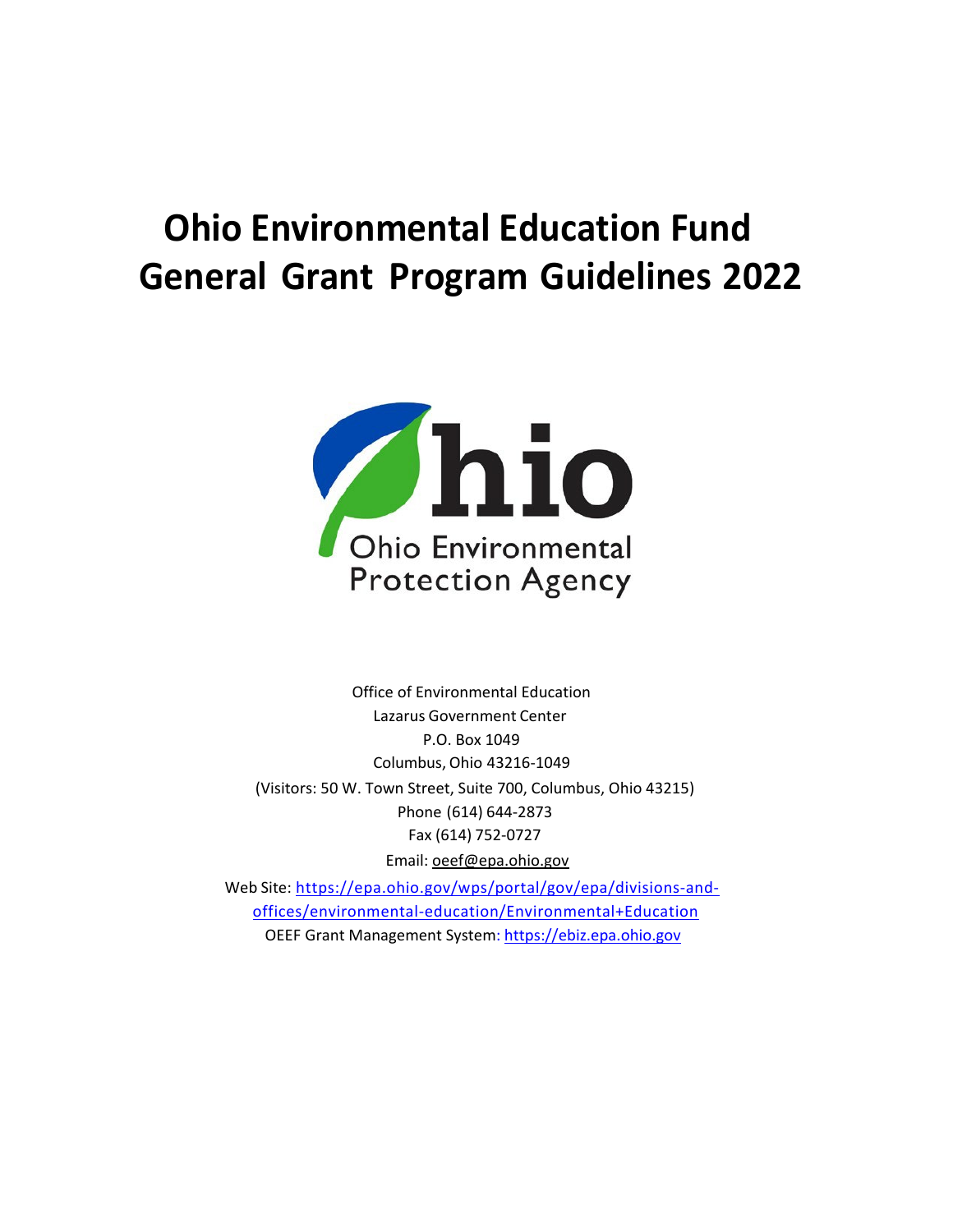The Ohio Environmental Protection Agency is accepting grant proposalsto be awardedfunding from the Ohio Environmental Education Fund (OEEF). Mini grants from \$500 - \$5,000 and general grants up to \$50,000 each will be awarded to statewide and local organizations for the implementation of projects that raise awareness and educate the public about important environmental issues that impact the state. General grants will be awarded for up to a two-year term, but we encourage projects to be completed within 12 months of the start date.

The OEEF is administered by the Ohio EPA and derives its funding from one-half of the civil penalties collected from violations of Ohio's air and water pollution control regulations. It is anticipated that the OEEF will make available approximately \$1/2 million annually.

**Eligible Applicants**: Only Ohio-based entities may receive grant funding from the OEEF. Eligible applicants include:

- Schools and universities, outdoor education facilities, nature centers, zoos
- Municipalities, counties, townships and local government units such as health and park districts, soil and water conservation districts, solid waste management districts and regional planning agencies
- State agencies
- Watershed groups(with local government sponsorship)
- 501(c)(3) nonprofit groups
- Private companies and trade associations

**Target Audiences**: pre-school through university students and teachers, the general public, and the regulated community, including farmers. While projects may target more than one of these audiences, OEEF prefers to support projects that focus on a specific audience segment or limited range of ages.

In developing their proposals, grant applicants are strongly encouraged to consider the **OEEF's preferred characteristics** for regulated community, general public and pre-school to university audiences, posted at [https://epa.ohio.gov/wps/portal/gov/epa/divisions-and-offices/environmental-education/about](https://epa.ohio.gov/wps/portal/gov/epa/divisions-and-offices/environmental-education/about-oee/ohio-environmental-education-fund#ApplicationGuidelinesandResources)[oee/ohio-environmental-education-fund#ApplicationGuidelinesandResources.](https://epa.ohio.gov/wps/portal/gov/epa/divisions-and-offices/environmental-education/about-oee/ohio-environmental-education-fund#ApplicationGuidelinesandResources)

**Priority Funding**: OEEF grants are targeted to environmental issues and audiences in Ohio where there is a significant need for more education and awareness. Projects that heighten or improve awareness and educate the public about steps that can be taken to address these issues will score significantly higher in the review process and receive more favorable consideration.

For 2022, the OEEF hasfive targetedareas offocus where Ohio EPA has determined an immediate need for more educational and awareness outreach efforts due to significant environmental impacts in our state:

- projects that demonstrate and encourage **best management practices for nutrients**, including, but not limited to, targeted efforts to reduce nutrient loadings to rivers and streams from urban and rural areas;
- projects that demonstrate and encourage the use of **innovative storm water management practices**;
- projects that demonstrate and encourage the **reduction of air emissions**, including, but not limited to, promotion of alternative modes of transportation;
- projects that encourage and explain the importance of **habitat restoration efforts** to increase biodiversity and improve air and water quality; and
- projects that encourage pre-school through university students to **explore careers in the**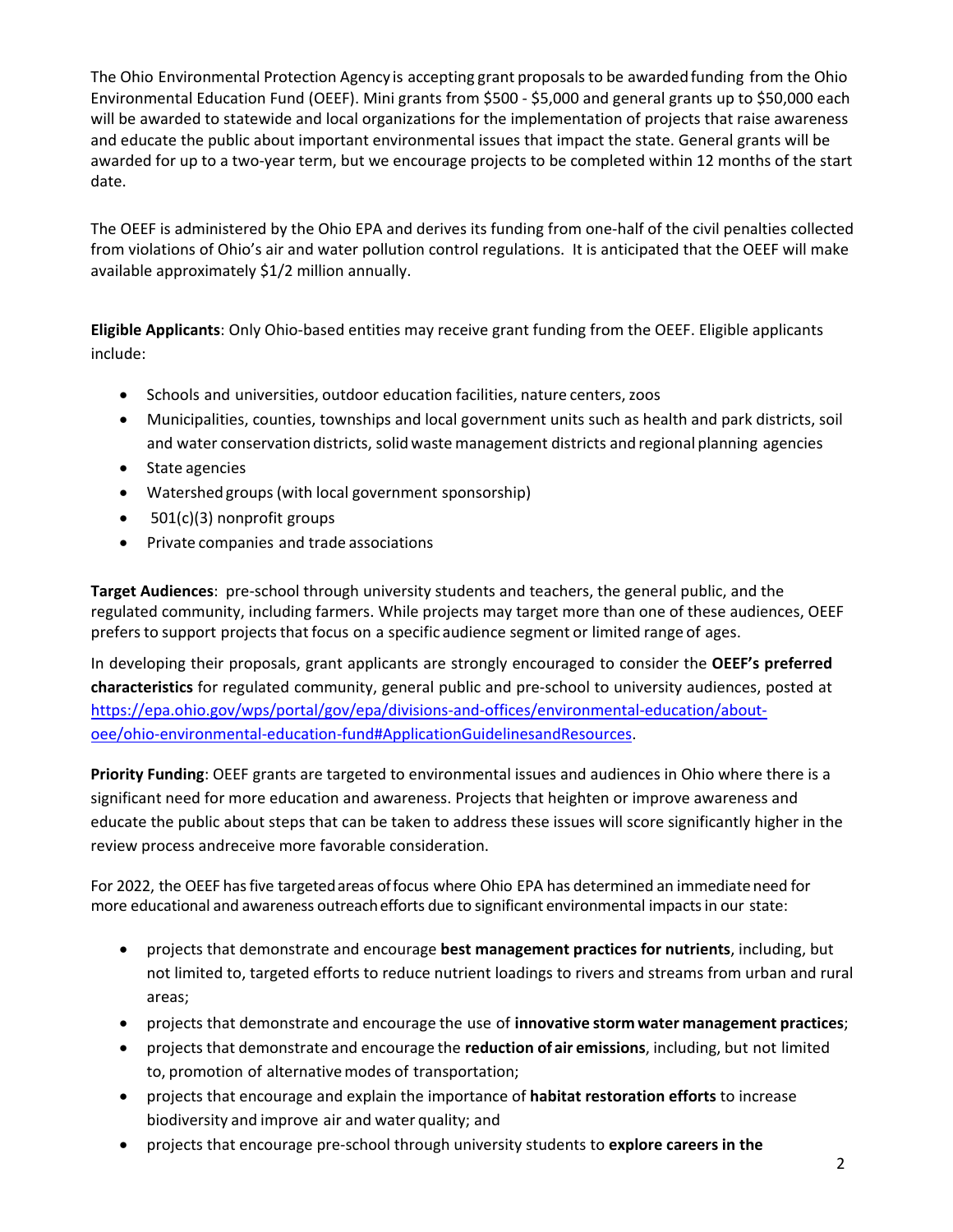## **environmentalsciences andenvironmentalengineering**.

All OEEF grants will be reviewed and awarded following a competitive process. Projects demonstrating the following **atthe time of application** will receive more favorable consideration during the review process:

- A strong, well-documented cash and in-kind match from the applicant and their collaborators that greatly exceeds the minimum 10% match required by OEEF. (3-5 extra points will be assigned for projects documenting a match of at least 50%.) OEEF will only allow project-related expenditures that are planned to be made after submission of the grant application to be counted as match.
- Targets the Regulated Community audience. (10 extra points will be assigned.)
- Targets a racial or ethnic minority audience that has historically been underserved by the OEEF. (5 extra points will be assigned.)
- Takes place in a county where fewer than two OEEF grants have been awarded. (3-5 extra points will be assigned.)

**Grant Amounts:** General grant **a**pplicants may request up to \$50,000 in OEEF grant funding. However, it is expected thatmost OEEF general grants will be awarded for substantially less than \$50,000.

**Multiple or Repeat Proposals:** An applicant may not submit more than one application during a grant cycle. **No organization will be awarded more than one grant at a time, or during a twelve-month period.** Grant recipients should complete all obligations of any current grant, including submittal of final reports, before applying for another grant. OEEF generally does **not** extendprojects beyond the identified grant period. OEEF prefers to provide seed money to initiate new projects or to advance existing projects that are expanding in some significant way. No organization will be awardedmore than three grants over a five-year period.

**Deadlines/Review Dates:** There are two grant application deadlines each year, one in the spring and the fall. (When these fall on a holiday or a weekend, the deadline moves to the next business day.) Awarded projects cannot commence until approximately four months from the deadline date due to the time required for review and fiscal administration of the grants. Applicants must incorporate the schedule below when planning project activities.

| Letter of   | Completed   | Ohio        | Advisory      | Advisory     | Ohio EPA   | Earliest          |
|-------------|-------------|-------------|---------------|--------------|------------|-------------------|
| Intent      | Application | EPA/Peer    | Council       | Council      | Director   | <b>Start Date</b> |
| Deadline    | Deadline    | Review      | Review        | Meeting      | Decision   |                   |
| January 11, | January     | January 19- | February 21 - | March 29     | April 22   | June 1            |
| 5:00 p.m.   | 18,5:00     | February 14 | March 20      |              |            |                   |
|             | p.m.        |             |               |              |            |                   |
|             |             |             |               |              |            |                   |
| July 8,     | July 15,    | July $16-$  | September 9 - | September 28 | October 21 | December 1        |
| 5:00 p.m.   | 5:00 p.m.   | September 2 | September27   |              |            |                   |

# **ELIGIBLE AND INELIGIBLE ACTIVITIES**

OEEF supports innovative projects that increase public awareness and knowledge about environmental issues, and provide the skills to make informed decisions and take responsible actions. Environmental Education (EE) is based on objective and scientifically sound information, and does not advocate a particular viewpoint or course of action. It teaches individuals how to weigh various sides of an issue through critical thinking, and it enhances their problem-solving and decision-making skills. Proposals that simply disseminate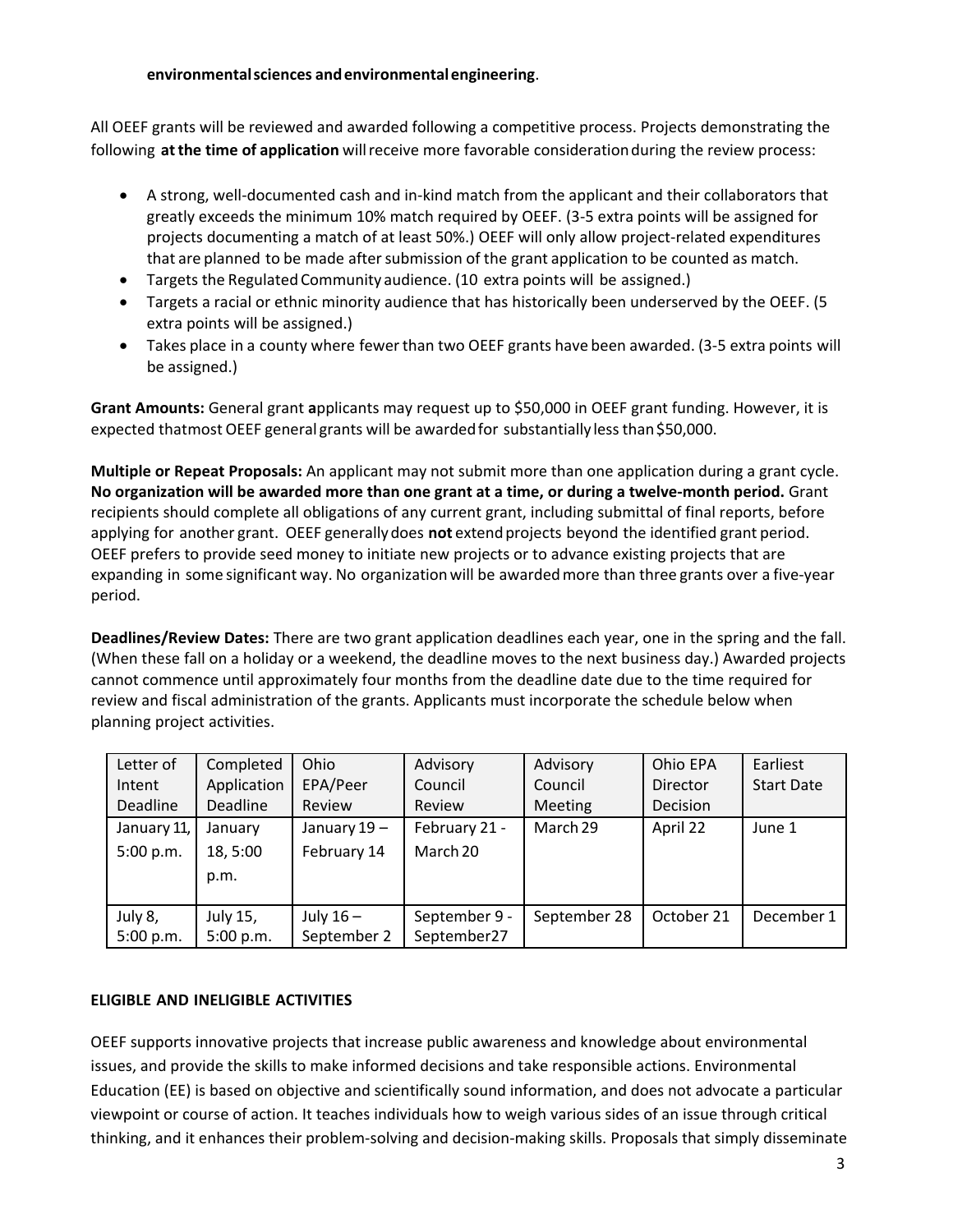information will not be funded. OEEF strongly encourages applicants to use and adapt existing high-quality EE materials suchas Project WET, Project WILD and Project Learning Tree, rather thandesigning new materials. OEEF will consider funding curriculum development or new materials *only* where the applicant demonstrates that existing materials cannot be adapted well to a particular local environmental concern or audience.

OEEF recommends that applicants consider the *Guidelines for Excellence* series developed by the North American Association for Environmental Education with U.S. EPA funding. These materials are available at [www.naaee.org](http://www.naaee.org/) or [https://naaee.org/our-work/programs/naaee-publications.](https://naaee.org/our-work/programs/naaee-publications) Ohio's *Best Practices for Environmental Education: Guidelines for Success*is alsoavailable on the Environmental Education Council of Ohio Web page at [https://eeco.wildapricot.org/o](https://eeco.wildapricot.org/)r [https://eeco.wildapricot.org/Resources/Documents/bestpractices.pdf.](https://eeco.wildapricot.org/Resources/Documents/bestpractices.pdf)

Note that any K-12 education projects in formal settings **must** also provide specific examples showing how student learning activities align with the Ohio Department of Education's Ohio's Learning Standards, posted at [http://education.ohio.gov/Topics/Learning-in-Ohio.](http://education.ohio.gov/Topics/Learning-in-Ohio) **Applicants must explain how the alignment was or will be conducted and by whom, and provide at least three examples of student learning activities that meet a specific state standard by grade band.**

For the **regulated community** audience, OEEF is not able to fund mandatory training required by regulation, or routine recertification classes, such as to maintain certification or licensure as wastewater treatment plant operators. OEEF is very interested in funding opportunities to help regulated entities understand and comply with environmental regulations, or take actions to voluntarily protect the environment. OEEF prefers to support training that is open to the employees of more than one company, for example to a company and its upstream suppliers, or a number of companies in a targeted sector where compliance problems have been identified.

# *OEEF Does Not Fund:*

- basic research such as data collection, surveys, and/or stipends for researchers
- beautification projects or landscaping
- fund raising or membership drives
- food or beverages
- grants to individuals
- grants, scholarships or fellowships to be given by the OEEF grant recipient to a third party. Grant funds may be used to pay up to \$100 a day for either substitute teachers or teacher stipends to enable teachers to attend particular OEEF-funded professional development opportunities. Stipends may not be used to supplement salary. Grant funds may alsobe used to provide classroomsupplies to enable teachers to implement new programs, but not to provide cash payments to teachers for these supplies. Grant funds may not be used to pay for graduate credits that participants may earn at these events.
- pass-through of cash or incentive prizes to project participants, e.g. grant funds may not be used to provide services (such as septic system cleanouts) to project participants at a discounted cost.
- indirect costs, general operations, or overhead charges: e.g., rent, utilities, monthly phone or Website hosting charges.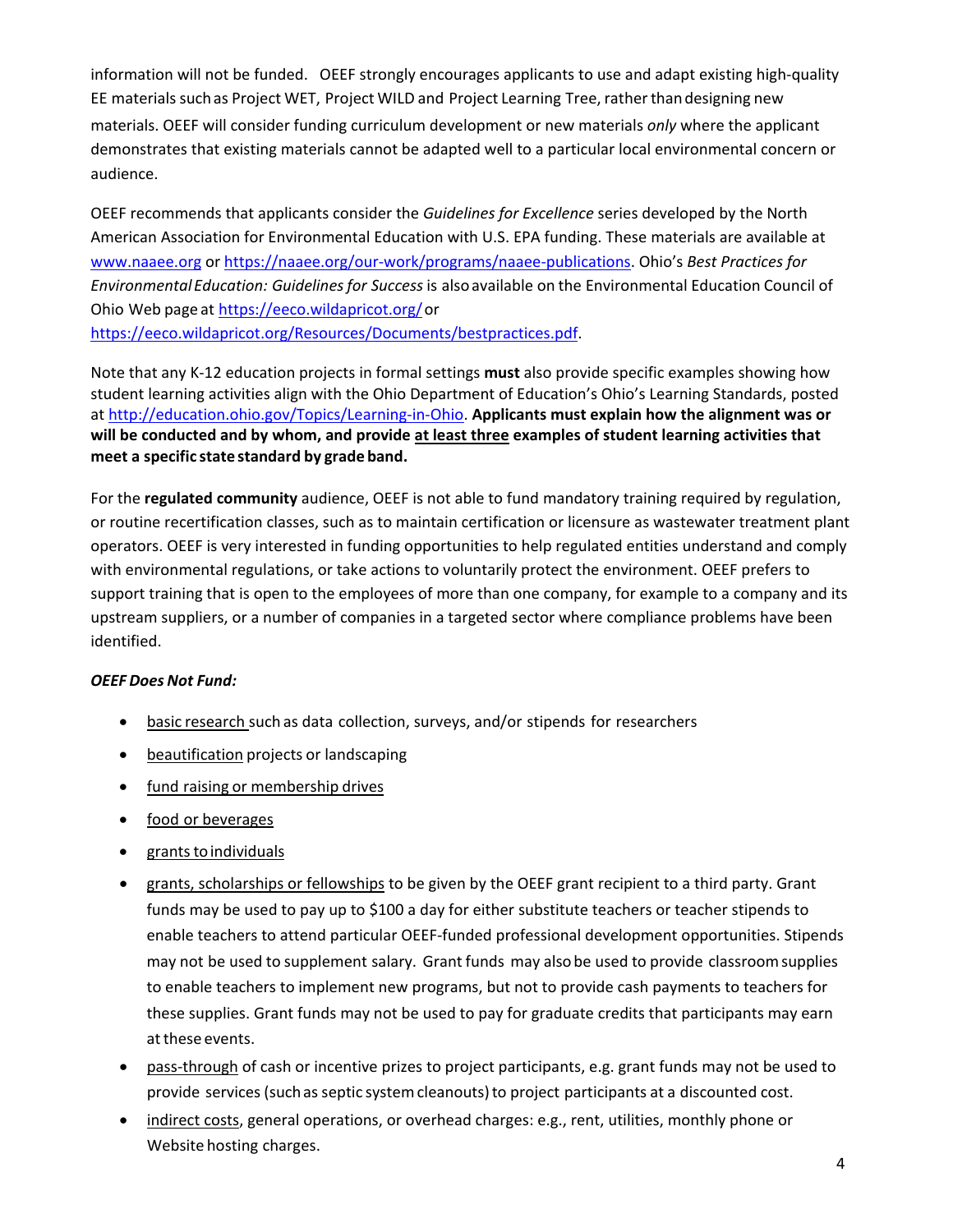- political advocacy, campaigning, legislative lobbying, or litigation programs. Applications that advocate for a particular policy position or appear biased will not be considered.
- realestate acquisitions or due diligence researchrelatedto such acquisitions
- construction activities including building construction, improvements to existing structures, pond or wetland construction, or the rental or purchase of heavy equipment
- reimbursement for the expense of any time, supplies or equipment purchased prior to the effective start date of the signed grant agreement
- staff salaries greater than 35% of the total amount of grant funds requested. Grant funds requested to pay staffbenefits and contractualsalary/benefits will be included in calculating this 35% cap.
- mileage reimbursements requesting more than the current State of Ohio rate of 52 cents per mile.
- out-of-state travel. OEEF grant funds may not be used for travel outside the state of Ohio. OEEF will consider funding the cost of bringing expertise to Ohio from another state.
- applications from entities who have defaulted on the performance of grant commitments on prior OEEF-funded projects
- projects involving the use of drone technology by K-12 students

OEEF prefers not to fund disposable or promotional items such as pins and refrigerator magnets. OEEF will not fund t-shirts as giveaways for students unless a clear demonstration is made that the shirts are needed for safety or identification purposes during student activities such as stream monitoring or litter cleanups. Grant funds may be used for appropriate safety equipment such as goggles and gloves for students participating in OEEF-funded activities.

# **Grant Payments**

Grant recipients will receive a 90% payment when the contract is executed. Ohio EPA will hold 10% of the award amount until the project is complete and final reports and deliverables have been submitted and approved.

# **FILLING OUT THE APPLICATION**

Applications are submitted to the OEEF through a two-step process. The applicant first fills out an electronic **letter of intent** (LOI) to apply for a grant. This letter is a short online form in Ohio EPA's eBusiness Center [https://ebiz.epa.ohio.gov/,](https://ebiz.epa.ohio.gov/) requesting contact information, the amount of funds requested, and a few questions about the target audience, location, and content of the proposed project. The LOI allows the OEEF staff to make a preliminary determination of whether the proposed project is eligible for funding before the applicant has made the effort to develop a complete proposal. Once the LOI is submitted, the applicant will receive an e-mail saying whether or not it is approved. If it is approved, an application number will be assigned, and the applicant can begin the second step, filling out an application in the online Grant Management Service. The cover sheet of the application will be populated from the original LOI. Applicants should revisit thisinformation to update the list of collaborators before submitting the final proposal.

Please direct all inquiries regarding OEEF's grant program policies and procedures, or the status of a grant application, to the OEEF staff at (614) 644-2873 or **[oeef@epa.ohio.gov.](mailto:oeef@epa.ohio.gov)**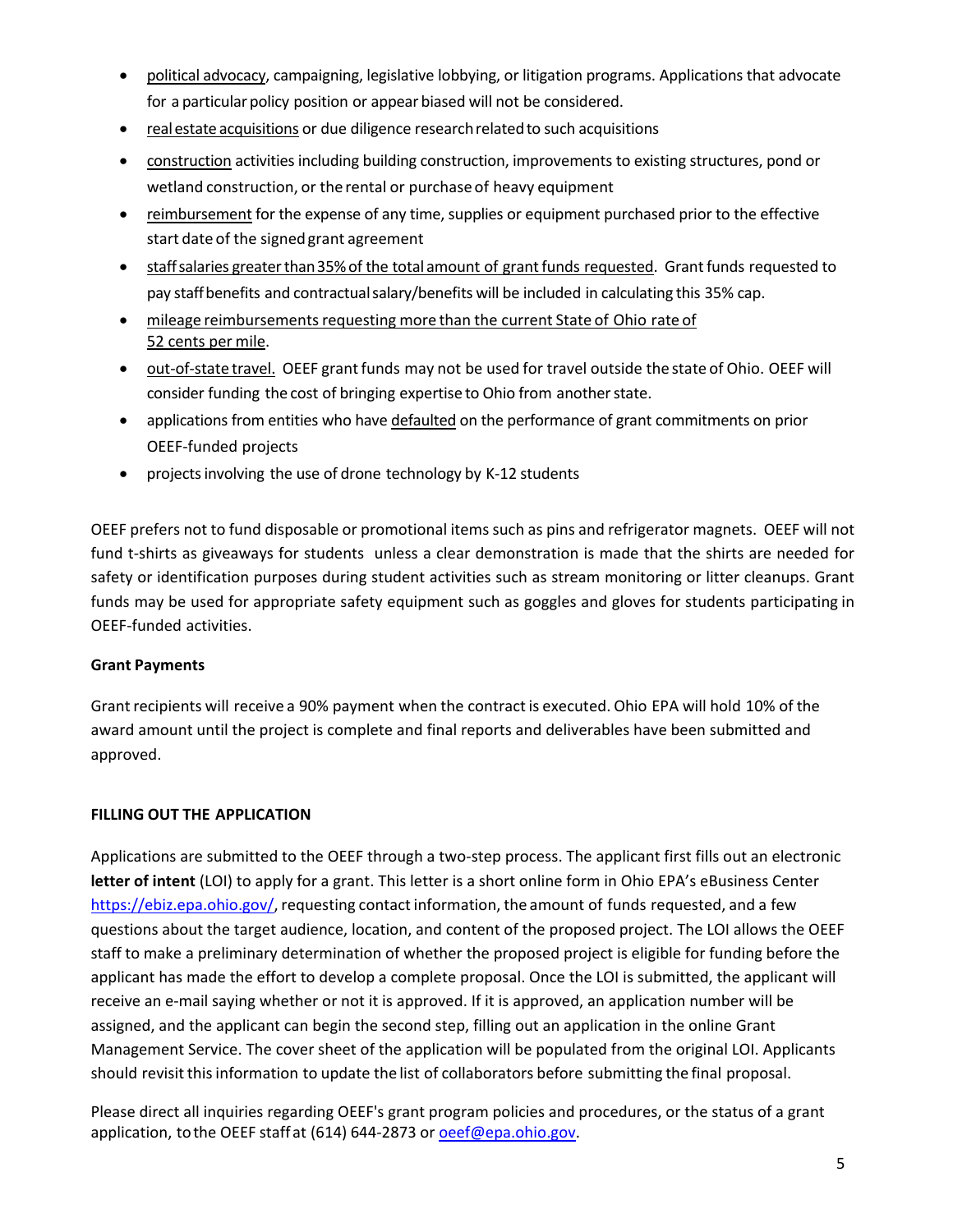#### **PRE-REVIEW OF DRAFT APPLICATIONS**

Applicants are encouraged to call the OEEF office to discuss project ideas early in the application process. OEEF staff members are happy to provide a formal pre-review of applications to ensure that the application meets the guidelines, and to offer suggestions. Please complete the draft in the OEEF Grant Management Systemwell aheadof the deadline, the earlierthe better, in order to allow yourself adequate time to respond to staff suggestions and make changes. Use the "save" buttons rather than the "Submit" buttons if you wish to request a pre-review, so that you will stall be able to make changes. OEEF staff members are only able to pre-review a proposal once so please complete and save as much of the draft as possible before calling or emailing theOEEF office to request a pre-review.

#### **PROJECT DESCRIPTION TAB**

#### **Audience Need**

Provide documentation to show why the project is needed by the specific audience being targeted. State the need in terms of audience's need, NOT the applicant organization's. (A teacher may attest to the needs of a particular age cohort of students, and a trade association can attest to the needs of their members.) Describe how the need for the project was determined, and how meeting the need will meet the applicant organization's goals. Explain what benefits will result from meeting the need, and for whom. Demonstrate that the project will not duplicate other educational programs. The need statement should be expressed quantitatively whenever possible.

*Example of a Need Statement for a Pre-school – University project: "No convenient outdoor learning site is currently available to students at Adams Middle School. Ohio research has documented that outdoor, hands-on learning opportunities can help students meet learning objectives and improve performance in all curricular areas (Habitats for Learning, 1995). A 2018 survey of Adams faculty found that 73% of the teachers at the school would like to incorporate outdoor learning activities into their lesson plans. Four teachers are certified in nationally recognized environmental curricula (Project WET, Project WILD, and NASA/NOAA's GLOBE program), but their efforts to visit nearby parks with their classes have been hampered by a lack of funding for bus transportation."*

*Example of a Need Statement for a General Public project: "The role of soil in storm water storage, erosion, septic system operation, stream sedimentation and flooding is often poorly understood by residents. The Jessup Soil and Water Conservation District (SWCD) recently conducted a survey of soil knowledge among 485 local landowners at two community events. 61% reported that they did not know what type of soil they have on their property, yet 89% thought this knowledge would be important. This survey also reported that 80% of Jessup County landowners feel that increased information about soil properties would be helpful to them in making land use decisions that could impact water quality in local streams. By providing information specifically on soils, the SWCD is fulfilling its own mission and supporting the efforts of multiple local jurisdictions in Jessup County to educate their residents about storm water management. These communities do not currently include soil-specific information in their public awareness materials."*

*Example of a Need Statement for a Regulated Community project: "In a 2018 survey of members of our trade association, 65% of the respondents admitted to having difficulty understanding which new storm water controlregulations apply to them. Fifty percentsaid theywould not be comfortable*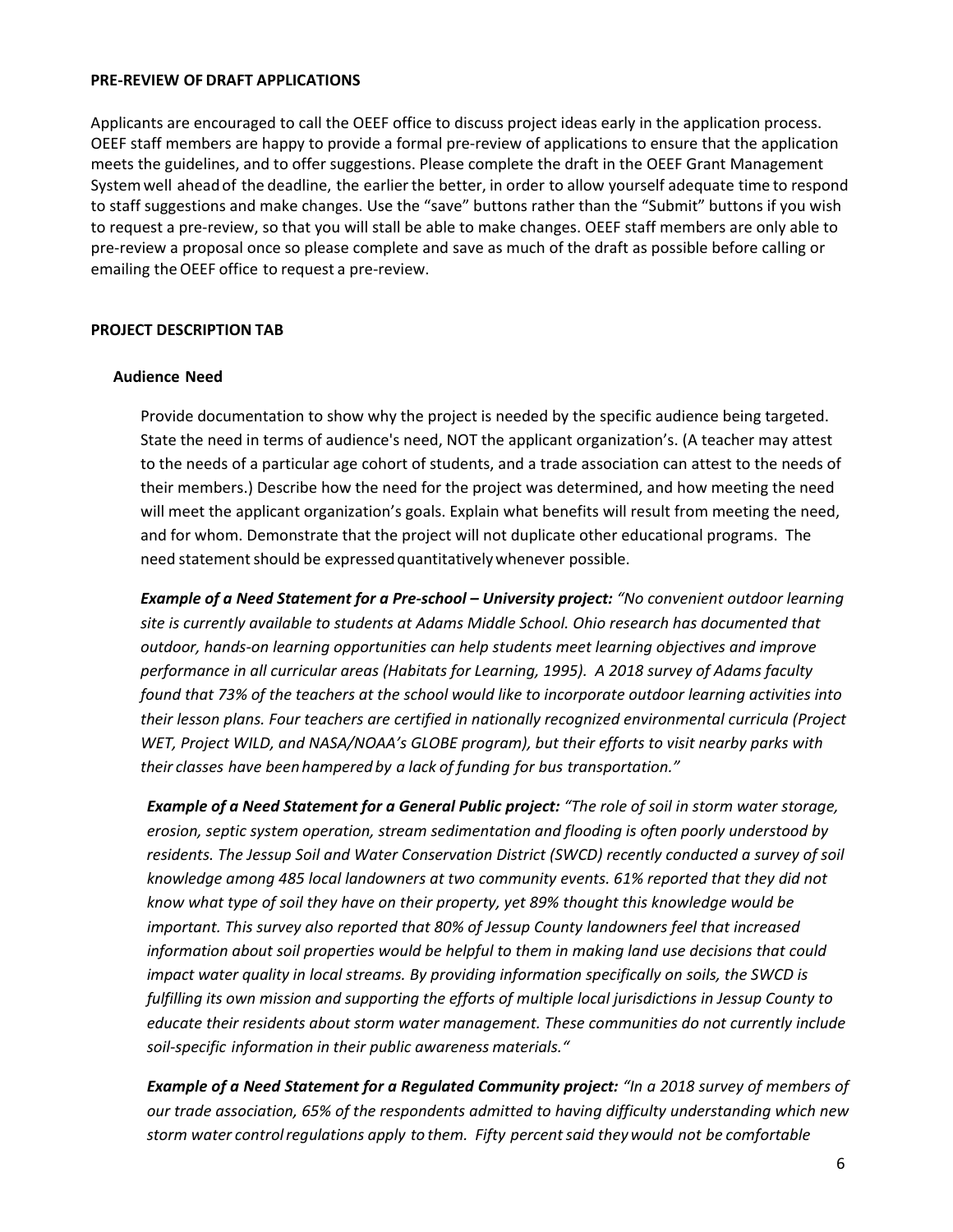*calling a regulatory agency to ask that question. By providing an easy-to-use toolkit to help industry managers determine their regulatory status, we will be fulfilling our mission of service to our members, and helping them achieve regulatory compliance. Because our seminars will include handson troubleshooting tips from companies experienced with these rules, this program will augment the guidance documentsavailable from state and federalregulatoryagencies."*

#### **Qualifications of Organization and Key Personnel**

Qualifications establish the credibility of the organization, its partners, and persons directly involved in the proposed project. Describe your organization and how this project fits into your organization's long-range plan. Provide qualifications of key personnel by including brief biographical sketches within the narrative. Biographical sketches should include education, abilities, relevant experience working with the target audience, and relevant expertise in the environmental subject matter. Include experience on projects previously funded by the OEEF. Please provide a position description for staffnot yet hired.

#### **Continuation and Replication Plan**

Describe what will happen to the project when the grant ends. Describe if and how your project could serve as a model that could be replicated by others for similar audiences. Discuss how you intend to share the results of your project with others, for example in newsletter articles, on the Web, or through presentations at professional meetings. Indicate careful consideration of the need for the project to continue, and whether continued reliance on future grantsupport will be needed.

#### **Budget Narrative**

Fill in this section AFTER you have completed the budget tab, providing any needed details to explain how the amounts listed in the line items of your application budget were calculated. Provide justifications to help reviewers understand the need for higher-cost equipment or other items.

## **OBJECTIVES AND ACTIVITIES TAB**

This section of the online application requires you to first name and enter a specific learning objective, then attach appropriate associated activities to that objective, filling in the expected start and end date for each activity, and the percentage of the overall project budget associated with each activity. You will also be asked to provide a short-term and long-term outcome measurement for the results of the learning objective. Your project may have more thanone objective, depending upon which audience segments are learning what. There may be more than one activity for each objective. In general, however, you should try to limit the number of objectives to keep the project focused and workable.

#### **Objectives**

For the OEEF, objectives should always be written as specific learning objectives for the program participants or members of the target audience (who is going to learn what), and NOT as program components that the grant applicant organization intends to provide. Define how the project will carry over to benefit the community and the environment. Explain how meeting this objective will alignwith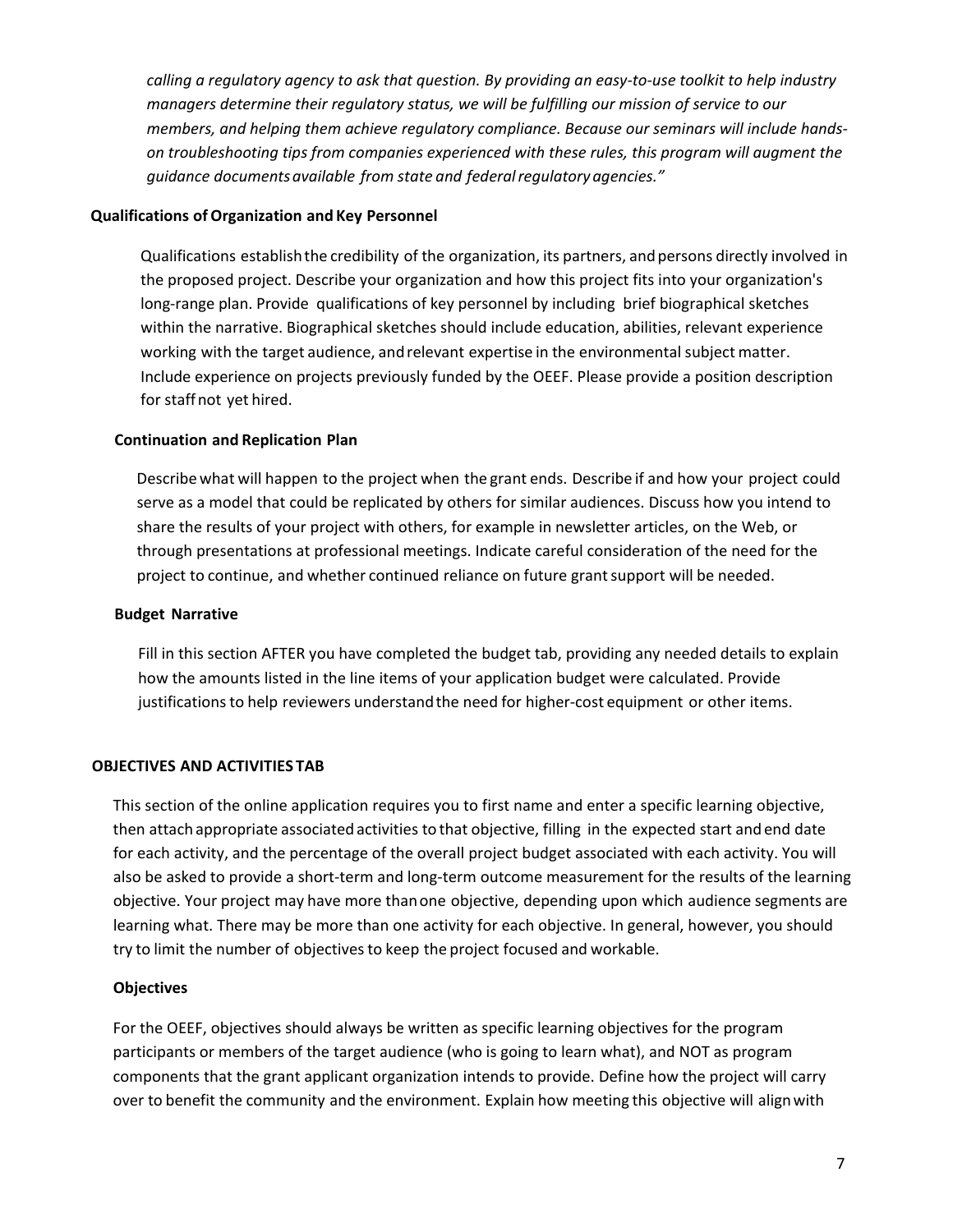one or more of OEEF's educational priorities. The NAAEE *Guidelines for Excellence* recommend**SMART** objectives that are:

- **S**pecific,
- **M**easurable,
- **A**ppropriate to the audience,
- **R**elevant to the audience's needs, and
- **T**ime-bound.

*Example of a Learning Objective for a PreK – University Audience: Up to 200 high school juniors in Delaware County will learn about careers and employment opportunities related to ensuring clean, reliable supplies of water and energy. Using guided Internet research, each student will identify three environmental careers they were previously unaware of, and the education and certification requirements, pay scales and Ohio jobs outlook for each. Students will review resources like Project Wild Aquatic's "Working for Wildlife" activity to develop questions to pose to employeesduring field trips to the city water treatment plant and a local natural gas fired electric generating stations, and to state regulators of these facilities during scheduled classroom presentations. By the end of the project,* students should be able to articulate why they would or would not be interested in pursuing each career.

*Example of a Learning Objective for a General Public Audience: The proposed public awareness campaign seeks to increase residents' understanding of the relationship between improper land use practices and deteriorating water quality in Alum Creek, Blacklick Creek and Big Walnut Creek. A potential audience of 5,000 county residents will learn the extent and causes of current water quality problems, and positive actions they can take a home to reduce nutrient loadings that contribute to harmful algal blooms. Approximately 200 residents of a demonstration sub-watershed will learn to use soil testing kits to calculate proper fertilizer application rates. Thirty new volunteer stream monitors will learn to properly collect monthly water samples in assigned segments of the three Creeks; learn to record readings for nitrogen, phosphorus, temperature, dissolved oxygen and pH, and understand what these parameters indicate about water quality. This 18-month project meets the OEEF education priority of demonstrating and encouraging best management practices for nutrients, and addresses education needs identified in the endorsed watershed plan for the Middle Scioto River.*

# **Activities**

Activities should be specific, sequential, reasonable for accomplishing the objective, and appropriate for the age and abilities of the audience. They should also be relevant to real-world issues affecting, or affected by, Ohio citizens and regulated entities. Demonstrate that the project does more than disseminate information: show how learners will engage in hands-on activities, problem-solving, and/or skill-building. Explain how the activities will utilize or adapt already existing environmental education materials. If new materials must be developed, provide a justification. Include what steps will be taken to ensure that the project information is scientifically valid and unbiased, and that more than one point of view is being presented.

# **Timeline**

Enter a start date and stop date for each activity. Please keep in mind, activities being paid for with OEEF grant money cannot be initiated until the grant agreement has been signed by both parties and executed. It can take several weeks from the date a grant award is announced until the agreement is signed.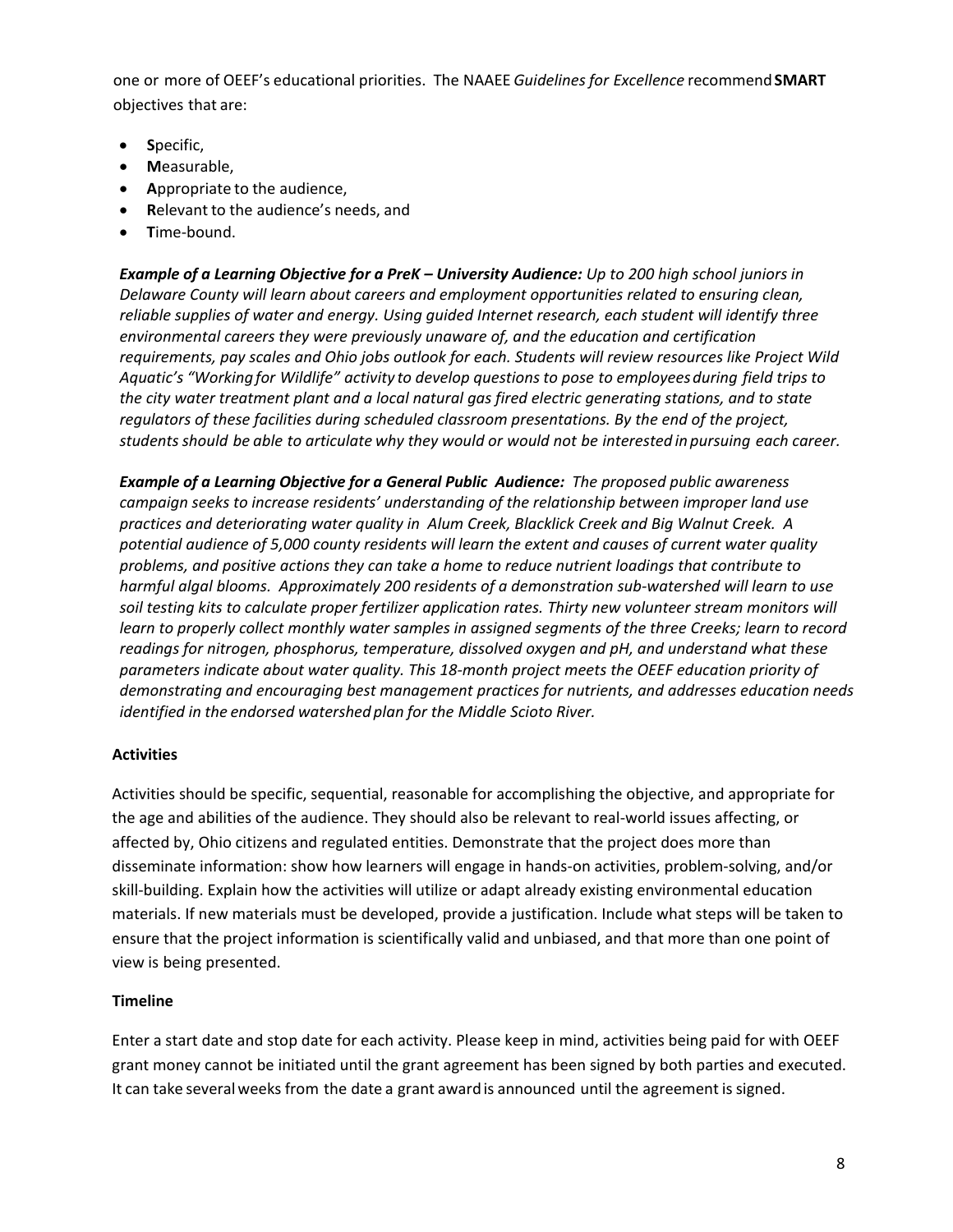For each activity, enter an approximate percentage of the proposed project budget that you anticipate will be needed. The more specific the activity, the easier it will be to estimate the amount of budget needed. An activity that is related to the project but not being supported by the OEEF grant can be reflected under the budget column with a 0%."

| <b>Learning Objective</b>                                                                                                                      | <b>Activity</b>                                                                                                                                                                                                                                                | <b>Timeline</b>       | % of Budget |
|------------------------------------------------------------------------------------------------------------------------------------------------|----------------------------------------------------------------------------------------------------------------------------------------------------------------------------------------------------------------------------------------------------------------|-----------------------|-------------|
| Representatives of 200<br>municipalities will learn which<br>new storm water regulations<br>apply to them, and what they<br>must do to comply. | Convene a team of six<br>association members to<br>develop a matrix of regulatory<br>requirements. Offer the matrix<br>to Ohio EPA regulatory staff<br>for comment and make<br>needed changes.                                                                 | 6/2022 - 7/2022       | 15%         |
|                                                                                                                                                | Recruit 20 small community<br>managers from association<br>membership for field testing.<br>Administer field test survey to<br>volunteer managers. Make<br>needed changes to matrix and<br>re-administer until at least<br>90% of volunteers use<br>correctly. | $8/2022 -$<br>11/2022 | 20%         |
|                                                                                                                                                | Present matrix at Association<br>Annual Meeting in December<br>and five regional workshops.<br>Post on Website.                                                                                                                                                | $12/2022 -$<br>6/2023 | 50%         |
|                                                                                                                                                | Survey members and<br>workshop attendees on<br>usefulness of matrix and<br>storm water compliance.                                                                                                                                                             | 6/2023                | 15%         |

## *Example Showing Learning Objective and AssociatedActivitiesfor a Regulated Community Audience:*

#### **BUDGET TAB**

You may want to complete this section after you have completed the objectives and activities on the Activities Tab. Prepare your project budget using the format provided in the OEEF Grant Management System. Be sure the budget is realistic and appropriate to your objectives. **A 10% match in cash or inkind contributions from the applicant and/or other funding sources is required for all proposals.** Larger matches are encouraged to demonstrate the applicant organization's commitment to the project. Indicate the contributed amount on the lines provided. Double check to be sure the budget is accurate and consistent with the budget narrative. *Please round all amounts to the nearest dollar.*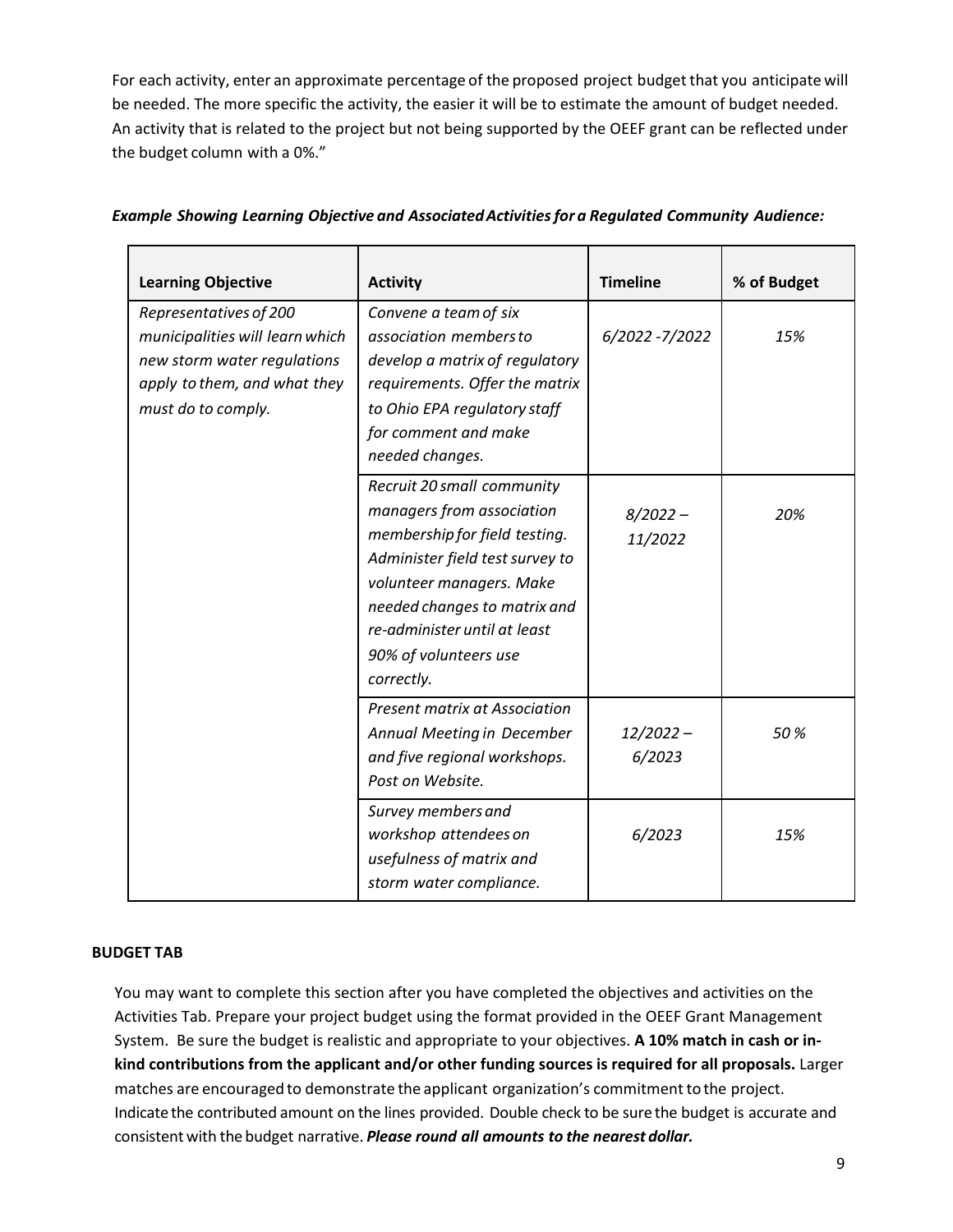## *Personnel:*

*Salary/Wages:* Provide position title, number of hours, and hourly wage (or annual salary) for each person. OEEF will not provide 100% of any employee's salary/wage costs for any period. OEEF strongly discourages proposals with more than 35% of the grant funds allocated to salary, benefits and contractual. Personnel costs that are included in the contractual portion of the budget will be regarded by OEEF staff and Advisory Council members as salary and included in calculating 35% of the grant funds. Applications requesting more than 35% of the grant funds for salary, benefits and contractual may be disqualified. Daily stipends and substitutes for teachers will not be calculated against the 35%.

*Benefits:* Explain in the budget narrative how the benefit rate is calculated by your organization and provide percentages of any salaries/wages being devoted to the proposed project. For example, if OEEF is being asked to provide 20% of a staff person's salary over the project period, OEEF will also be willing to provide a portion of that staff person's benefit costs for the same period. The OEEF prefers proposals that use the percentage of employee benefits paid by the applicant organization as a match for OEEF grant funds, but this may not exceed the proportion of the employee's time to be devoted to the grant project.

*Stipends and Substitutes:* Provide unit cost for stipends and substitutes. Grant funds may be used to pay up to \$100 a day for either substitute teachers or teacher stipends to enable teachers to attend particular OEEF-funded professional development opportunities. Stipends may not be used to supplement salary. OEEF will not cover both a stipend and a substitute for the same teacher on the same day.

## *Non-Personnel:*

OEEF generally regards supplies as consumables, and equipment as hardware.

*Supplies*: Itemize large quantity or higher priced items and provide unit price (e.g., rewritable CDs, 10 pkg. of 50 @\$122/ea). Some items may be grouped together and given a total price, but be sure to identify the items or give a title to the group of items (e.g., postage/envelopes; safety goggles/latex gloves). Vague entries such as "office supplies - \$500" will not be funded.

*Equipment:* Itemize and provide unit price (e.g., YSI model #55 handheld dissolved oxygen meters, 3 @ \$699/ea). Please note that the reviewers and Council will look closely at equipment costs that look unreasonable or are not well-justified and itemized. OEEF also strongly discourages general grant proposals that request more than 50% of the grant funds for expensive equipment such as computer hardware.

*Printing:* Itemize, provide estimatednumber of copies & unit price (e.g., 1000 @ 50¢/page = \$50.00).

*Other:* Provide line items that do not fit under Supplies, Equipment or Printing expenditures. List each item separately (e.g., Travel, Phone Calls, Resource Guides) and provide unit price. Do not title an entry "Miscellaneous" or "Contingencies". NOTE: Mileage and hotel costs can only be reimbursed at the current State of Ohio rate. Mileage is currently 45¢ per mile. Applicants should consult with OEEF staffon the allowable hotel ratesfor specific locations.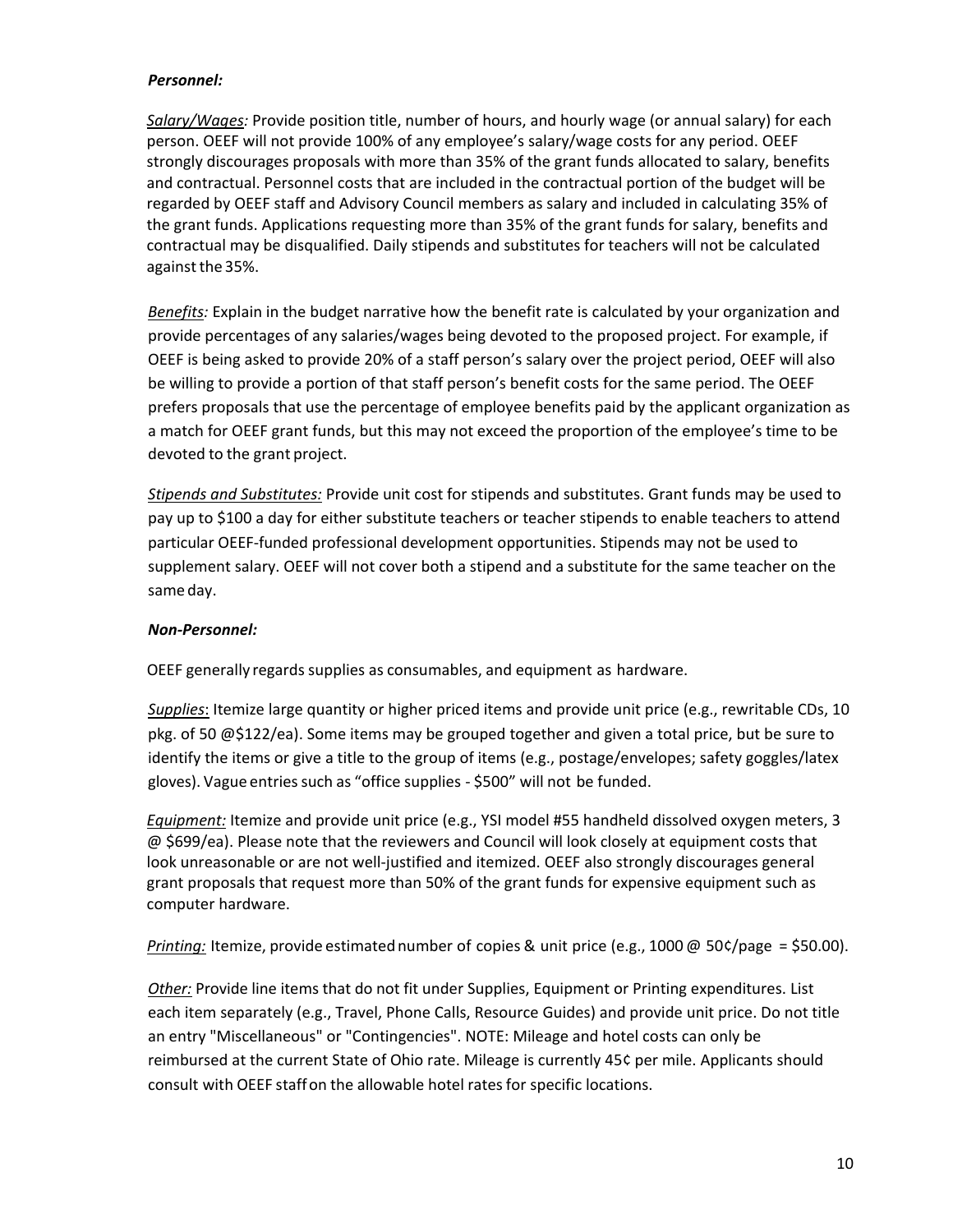## *Contractual:*

Identify the service being provided, the name of the organization or individual providing the service, number of hours and hourly wage. Monies from the OEEF grant cannot be used to cover indirect costs for contractual services. As noted above, OEEF prefers not to fund proposals with more than 35% of the project budget devoted to salary, benefits and contractual costs. Any contractual services related to the grant shall not relieve the Grantee of any of its responsibility under the terms and conditions of the Grant Agreement.

Indicate income to be generated from the proposed project, if any.

## **Outcome Measurements**

For each learning objective, describe the means of measuring the *initial* outcome of the project. Detail the methodology used to determine whether objectives were achieved, and how the project's *long-term* effects will be monitored and measured. What indicators of success will be used, and who will be conducting the evaluation?

# **CONTACT INFORMATION (CONTACT TAB)**

This section of the online application form will initially be filled in automatically from the information you provided in your letter of intent. You may add or remove contactsfrom this section. Eachapplication should list contact information for three different roles: the Project Director, the Fiscal Agent, and an Authorizing Agent. According to generally accepted accounting procedures, any two of these three roles may be fulfilled by the same person, but not all three, so that there can be two signatures on each fiscal report submitted to the OEEF explaining the expenditure of grant funds.

**Project Director:** *the person with primary responsibility for carrying out the project*

**Fiscal Agent:** *This is the person with primary responsibility for managing grant funds, who will assist the project directorin preparing all required expenditure reports.*

**Authorizing Agent:** *This is the individual who will sign the Grant Agreement contract on behalf of the recipient organization.*

# **LETTERS OF COLLABORATION AND SUPPORT (UPLOADED DOCUMENT TAB)**

All letters should be secured by the applicant, signed and on letterhead from the writer's organization, prior to submitting the application. These letters should be combined into a single .pdf file and uploaded as an attachment to the online application, using the "Upload File" button on the Summary Tab of the online application. If you are not able to create a single .pdf file, please contact the OEEF staff for assistance. It is important that the letters be combined into a single uploaded file so that the peer reviewers can easily find all the letters in one place. OEEF will not consider unsigned letters, emails in lieu of letters, or letters received after the application deadline.

OEEF would prefer to receive specific letters of collaboration that document the active involvement of another organization, whose assistance is integralto the project. LETTERSMUST ACCOMPANY THE